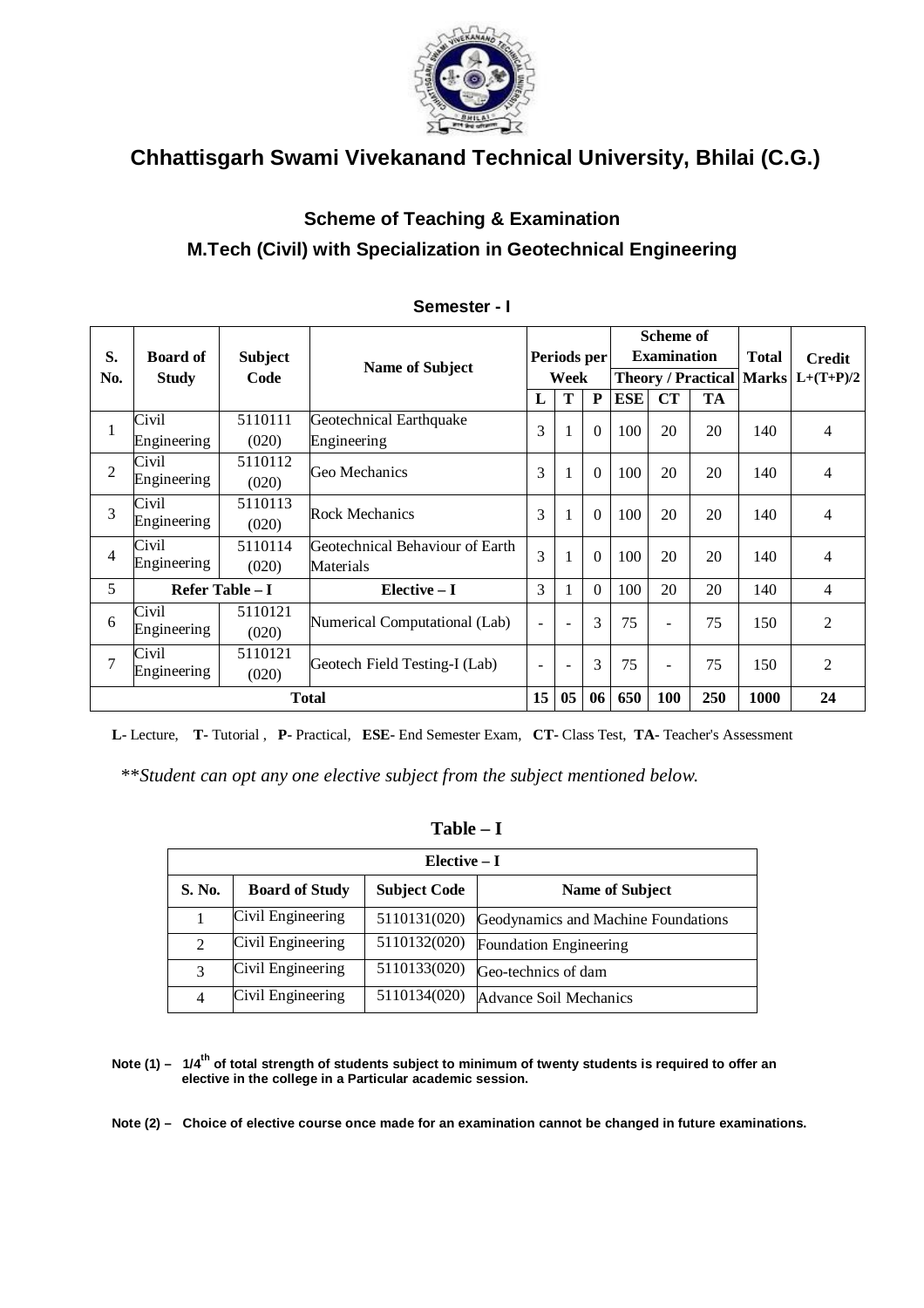

## **Scheme of Teaching & Examination M.Tech (Civil) with Specialization in Geotechnical Engineering**

| S.<br>No.      | <b>Board of</b><br><b>Study</b> | <b>Subject</b><br>Code | <b>Name of Subject</b>                | Periods per<br>Week |    | Scheme of<br><b>Examination</b><br><b>Theory / Practical</b> |            |     | <b>Total</b><br>marks | <b>Credit</b><br>$L+(T+P)/2$ |                |
|----------------|---------------------------------|------------------------|---------------------------------------|---------------------|----|--------------------------------------------------------------|------------|-----|-----------------------|------------------------------|----------------|
|                |                                 |                        |                                       | L                   | Т  | P                                                            | <b>ESE</b> | CT  | <b>TA</b>             |                              |                |
|                | Civil<br>Engineering            | 5110211<br>(020)       | Geosynthetics and Reinforced<br>Earth | 3                   |    | $\theta$                                                     | 100        | 20  | 20                    | 140                          | 4              |
| $\overline{2}$ | Civil<br>Engineering            | 5110212<br>(020)       | Soil Structure Interaction            | 3                   | 1  | $\Omega$                                                     | 100        | 20  | 20                    | 140                          | 4              |
| 3              | Civil<br>Engineering            | 5110213<br>(020)       | Soil Improvement Techniques           | 3                   | 1  | $\Omega$                                                     | 100        | 20  | 20                    | 140                          | 4              |
| 4              | Civil<br>Engineering            | 5110214<br>(020)       | Soil Dynamic & Machine<br>Foundation  | 3                   |    | $\Omega$                                                     | 100        | 20  | 20                    | 140                          | 4              |
| 5              | Refer Table - II                |                        | <b>Elective-II</b>                    | 3                   |    | $\theta$                                                     | 100        | 20  | 20                    | 140                          | 4              |
| 6              | Civil<br>Engineering            | 5110221<br>(020)       | Advance Geotech (Lab)                 | ÷                   |    | 3                                                            | 75         |     | 75                    | 150                          | $\overline{2}$ |
| 7              | Civil<br>Engineering            | 5110222<br>(020)       | Geotech Field Testing-II (Lab)        |                     |    | 3                                                            | 75         |     | 75                    | 150                          | $\overline{2}$ |
|                |                                 | <b>Total</b>           |                                       | 15                  | 05 | 06                                                           | 650        | 100 | 250                   | 1000                         | 24             |

#### **Semester - II**

**L-** Lecture, **T-** Tutorial , **P-** Practical, **ESE-** End Semester Exam, **CT-** Class Test, **TA-** Teacher's Assessment

\*\**student can opt any one elective subject from the subject mentioned below.*

### **Table- II**

|        | Elective-II           |                     |                                                    |  |  |  |  |  |
|--------|-----------------------|---------------------|----------------------------------------------------|--|--|--|--|--|
| S. No. | <b>Board of Study</b> | <b>Subject Code</b> | <b>Name of Subject</b>                             |  |  |  |  |  |
|        | Civil Engineering     | 5110231(020)        | Measurement Techniques in Geotechnical Engineering |  |  |  |  |  |
| ↑      | Civil Engineering     | 5110232(020)        | Tunnel Engineering                                 |  |  |  |  |  |
| 3      | Civil Engineering     | 5110233(020)        | <b>Environmental Geotechnology</b>                 |  |  |  |  |  |
| 4      | Civil Engineering     | 5110234(020)        | Foundation in Difficult Sub Soil                   |  |  |  |  |  |

**Note (1) – 1/4th of total strength of students subject to minimum of twenty students is required to offer an elective in the college in a Particular academic session.**

**Note (2) – Choice of elective course once made for an examination cannot be changed in future examinations.**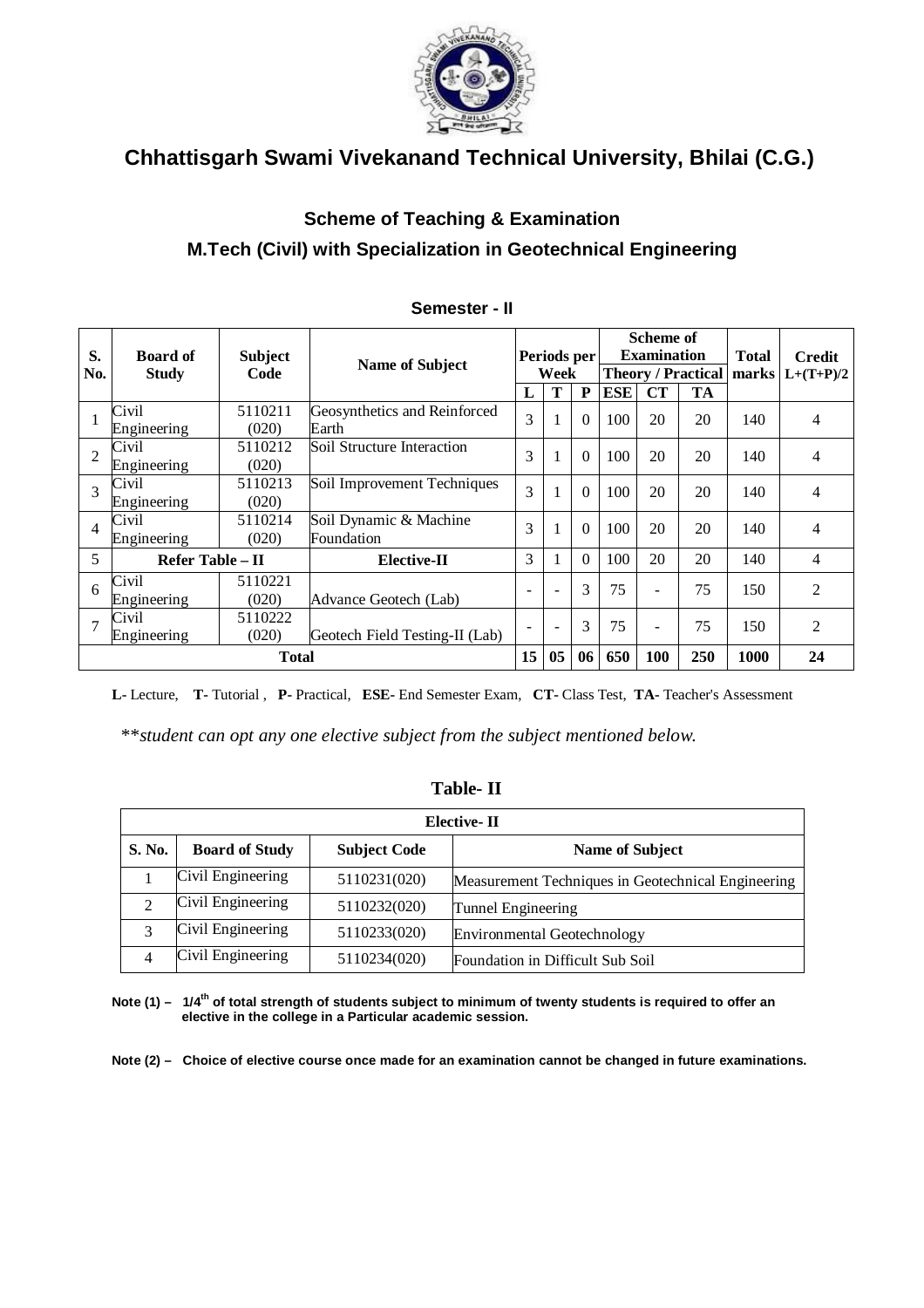

## **Scheme of Teaching & Examination M.Tech (Civil) with Specialization in Geotechnical Engineering**

| S.<br>No.      | <b>Board of</b><br><b>Study</b> | <b>Subject Code</b>    | <b>Subject</b>                      | Periods per<br>Week      |                          |                          | <b>Scheme of</b><br><b>Examination</b> | <b>Theory/Practical</b>  | <b>Total</b><br><b>Marks</b> | <b>Credit</b><br>$L+(T+P)/2$ |                |
|----------------|---------------------------------|------------------------|-------------------------------------|--------------------------|--------------------------|--------------------------|----------------------------------------|--------------------------|------------------------------|------------------------------|----------------|
|                |                                 |                        |                                     | L                        | T                        | P                        | <b>ESE</b>                             | CT                       | <b>TA</b>                    |                              |                |
| 1              | Civil<br>Engineering            | 5110311<br>(020)       | Ground Improvement<br>Techniques    | 3                        | $\mathbf{I}$             | ۰                        | 100                                    | 20                       | 20                           | 140                          | $\overline{4}$ |
| 2              |                                 | <b>Refer Table-III</b> | Elective-III                        | 3                        | $\mathbf{I}$             | $\overline{\phantom{0}}$ | 100                                    | 20                       | 20                           | 140                          | 4              |
| 3              | Civil<br>Engineering            | 5110321<br>(020)       | Preliminary work on<br>Dissertation | $\overline{\phantom{a}}$ | $\overline{\phantom{a}}$ | 28                       | 100                                    | $\overline{\phantom{0}}$ | 100                          | 200                          | 14             |
| $\overline{4}$ | Civil<br>Engineering            | 5110322<br>(020)       | Seminar Based on<br>Dissertation    | -                        |                          | 3                        |                                        | ۰                        | 20                           | 20                           | $\overline{c}$ |
|                |                                 | Total                  |                                     | 6                        | $\mathbf{2}$             | 31                       | 300                                    | 40                       | 160                          | 500                          | 24             |

### **Semester - III**

 **L-** Lecture, **T-** Tutorial , **P-** Practical, **ESE-** End Semester Exam, **CT-** Class Test, **TA-** Teacher's Assessment

\*\**student can opt any one elective subject from the subject mentioned below.*

|                | Elective-III          |                     |                                                        |  |  |  |  |  |
|----------------|-----------------------|---------------------|--------------------------------------------------------|--|--|--|--|--|
| S. No.         | <b>Board of Study</b> | <b>Subject Code</b> | <b>Name of Subject</b>                                 |  |  |  |  |  |
|                | Civil<br>Engineering  | 5110331(020)        | Analysis and Design of Foundation<br><b>Structures</b> |  |  |  |  |  |
| $\mathfrak{D}$ | Civil Engineering     | 5110332(020)        | <b>Traffic Engineering</b>                             |  |  |  |  |  |
|                | Civil Engineering     | 5110333(020)        | FEM in Geotech Engineering                             |  |  |  |  |  |

### **Table- III**

**Note (1) – 1/4th of total strength of students subject to minimum of twenty students is required to offer an elective in the college in a Particular academic session.**

**Note (2) – Choice of elective course once made for an examination cannot be changed in future examinations.**